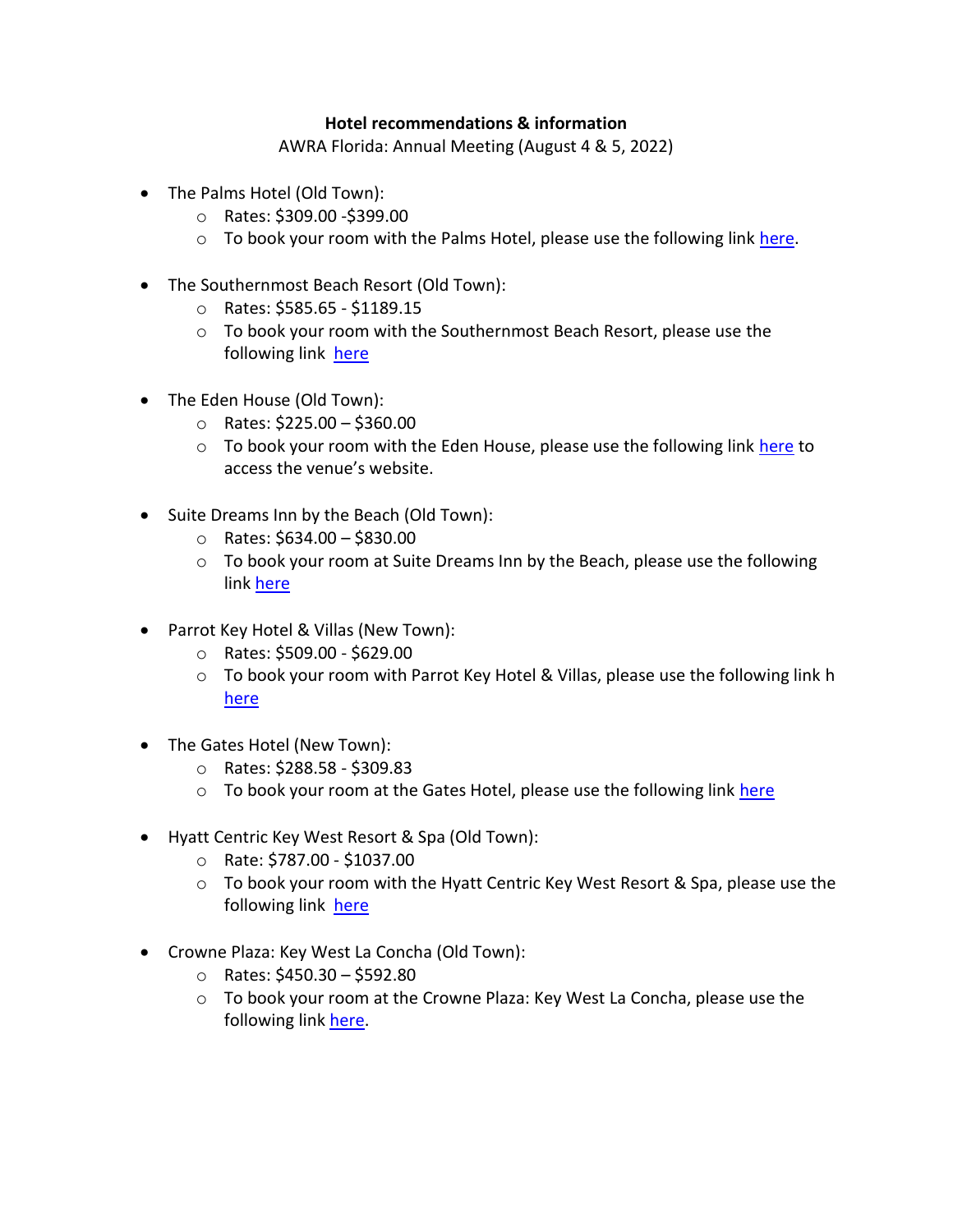- Opal Key Resort & Marina (Old Town):
	- o Rates: \$509.53 \$747.12
	- $\circ$  To book your room with the Margaritaville, please use the following link [here](https://reservations.opalkeywest.com/opalkey/availability.asp)
- Tropical Inn (Old Town):
	- o Rates: \$373.00 \$473.00
	- $\circ$  To book your room with the Tropical Inn, please use the following link [here](https://secure.thinkreservations.com/tropicalinn/reservations/availability?start_date=2021-10-06&end_date=2021-10-09&number_of_adults=1&number_of_children=0)
- Marriott Key West Beachside (Midtown):
	- o Rates: \$553.00 \$688.00
	- $\circ$  To book your room with the Marriott Key West Beachside Hotel, please use the following link [here](https://www.marriott.com/reservation/rateListMenu.mi?defaultTab=dealsAndPackages)
- DoubleTree Resort by Hilton (Midtown):
	- o Rate: \$306.00 \$405.00
	- o To book your room with the DoubleTree Resort, please use the following link [here](https://www.hilton.com/en/book/reservation/rooms/?ctyhocn=EYWDTDT&arrivalDate=2021-10-06&departureDate=2021-10-09&room1NumAdults=1&brandCode=DT&inputModule=HOTEL_SEARCH&ohwDeepLinking=true) to access the venue's website.
- Ibis Bay Beach Resort (Stock Island):
	- o Rates: \$519.00 \$1,225.00
	- $\circ$  To book your room at Ibis Bay Beach Resort, please use the following link [here.](https://us01.iqwebbook.com/IBBRFL196/~/)
- The Perry Hotel & Marina Key West (Stock Island):
	- o Rates: \$330.73 \$461.20
	- $\circ$  To book your room at the Perry Hotel Key West, please use the following link [here](https://www.perrykeywest.com/?utm_source=google&utm_medium=organic&utm_campaign=GMB)
- Additional Sources for Accommodations:
	- o *Key West Chamber of Commerce*
		- To look for additional venues through the Key West Chamber of Commerce, please use the following link [here](https://www.keywestchamber.org/)
		- Hover your cursor over the tab labeled, "Visit" towards the top of the page, then click where it reads, "Places to Stay".
	- o *Historic Hideaways*
		- To look for additional venues through Historic Hideaways, please use the following link [here.](https://www.historichideaways.com/)
		- At the top of the main page, hover your mouse over the tab that reads, "Vacation Rentals". Scroll down and click on "Nightly & Weekly Rentals".
		- Enter your trip information (dates you wish to stay, number of rooms needed, number of guests staying, etc.) in the right-hand portion of the page, then click "Update Results".
	- o *Historic Key West Vacation Rentals*